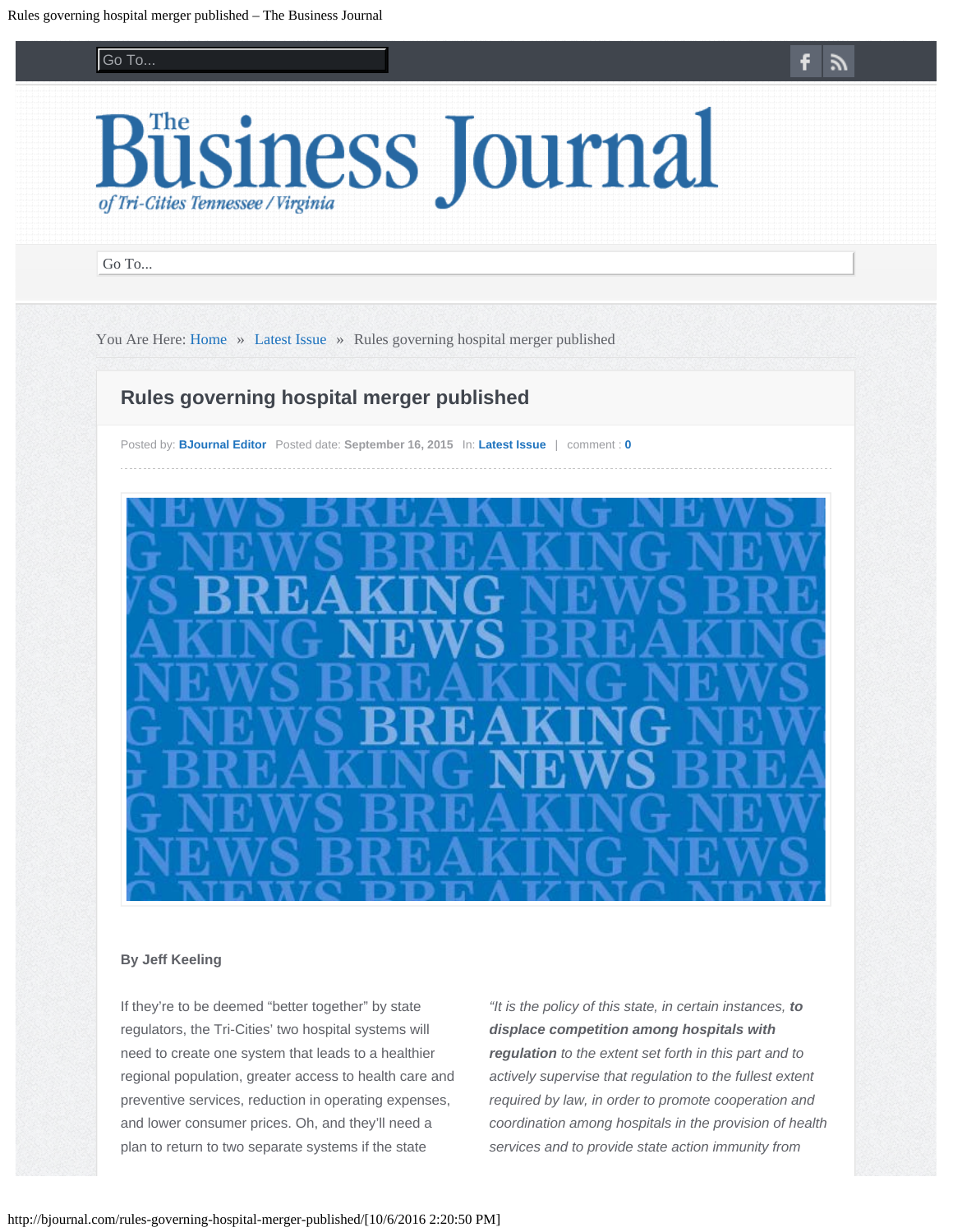decides they're not adequately meeting those and other expectations. That's the takeaway from a recently published set of Tennessee Department of Health [rules](http://bjournal.com/wp-content/uploads/2015/09/rules.pdf) governing Tennessee's recently amended "Certificate of Public Advantage" (COPA) law that would allow for the proposed merger, and subsequent reduction in competition, it would create.

In addition to protecting the public, a major reason for what Mountain States Health Alliance CEO Alan Levine called a "robust posture" by the state is to steer clear as much as possible of antitrust action by the Federal Trade Commission (FTC). A recent decision out of Georgia upholding an FTC action surrounding a hospital merger was likely front of mind as lawmakers tweaked the COPA law, called the "Hospital Cooperation Act of 1993," this spring in anticipation of the merger proposal.

"Given the consolidation that's occurred in the industry, both with hospitals and now with the insurance companies, what's readily evident to me is that the state is in a better position to know the healthcare marketplace in each area of the state, and is in a better position to regulate it, than Washington is," Levine told *The Business Journal* Sept. 3.

Wellmont Health System and Mountain States have, since their April betrothal, been trumpeting the notion that they'll be "Better Together" following approval and consummation of a merger. The systems also have known and accepted since then that the state will judge whether they're truly better together, given that a merger will essentially create a monopoly.

The systems knew regulators would consider whether and how much improvement would come in access to care, preventive services, cost to consumers and

*federal and state antitrust law to the fullest extent possible to those hospitals issued a certificate of public advantage under this section."*

# *Amended section of Tennessee's Hospital Cooperation Act*

*"(T)he Department is responsible for active state supervision to protect the public interest and to assure that reduction in competition of health care and related services continues to be outweighed by clear and convincing evidence of the likely benefits for the Cooperative Agreement, including but not limited to improvements to population health, access to services and economic advantages to the public. The COPA will be denied or terminated if the likely benefits of the Cooperative Agreement fail to outweigh any disadvantages attributable to a potential reduction in competition resulting from the Cooperative Agreement by clear and convincing evidence."*

*Introduction, Tennessee Department of Health Emergency Rules Governing Hospital Cooperation Act*

*"We have potentially here a structure to protect the public from the results of this merger. No question about that. There are two parties to keeping that. One is the merged entity. How seriously does it take its responsibility in terms of the index, the requirements? Are they going to be chiseling on it? And is the Commissioner of Health – if this is the only (COPA) in the state – how interested is he going to be? The real advantage of this is we have (Virginia) as well as the state of Tennessee both with a very clear vested interest in seeing this be successful."*

### *D. Bruce Shine, Kingsport attorney*

insurers, operational efficiencies and several other factors when compared to maintaining the status quo, which is inherently preferable at least from an antitrust standpoint.

With mid-July's publication of emergency rules promulgated by the Department of Health, the systems learned more about just how high that bar will be. An exhaustive 12-page document drafted by the department's Malaka Watson and dated July 14 is effective through Jan. 10, 2016 – a date likely to be well into the systems' application process for a COPA. Those rules flow from several causes: the revision of the law that allows a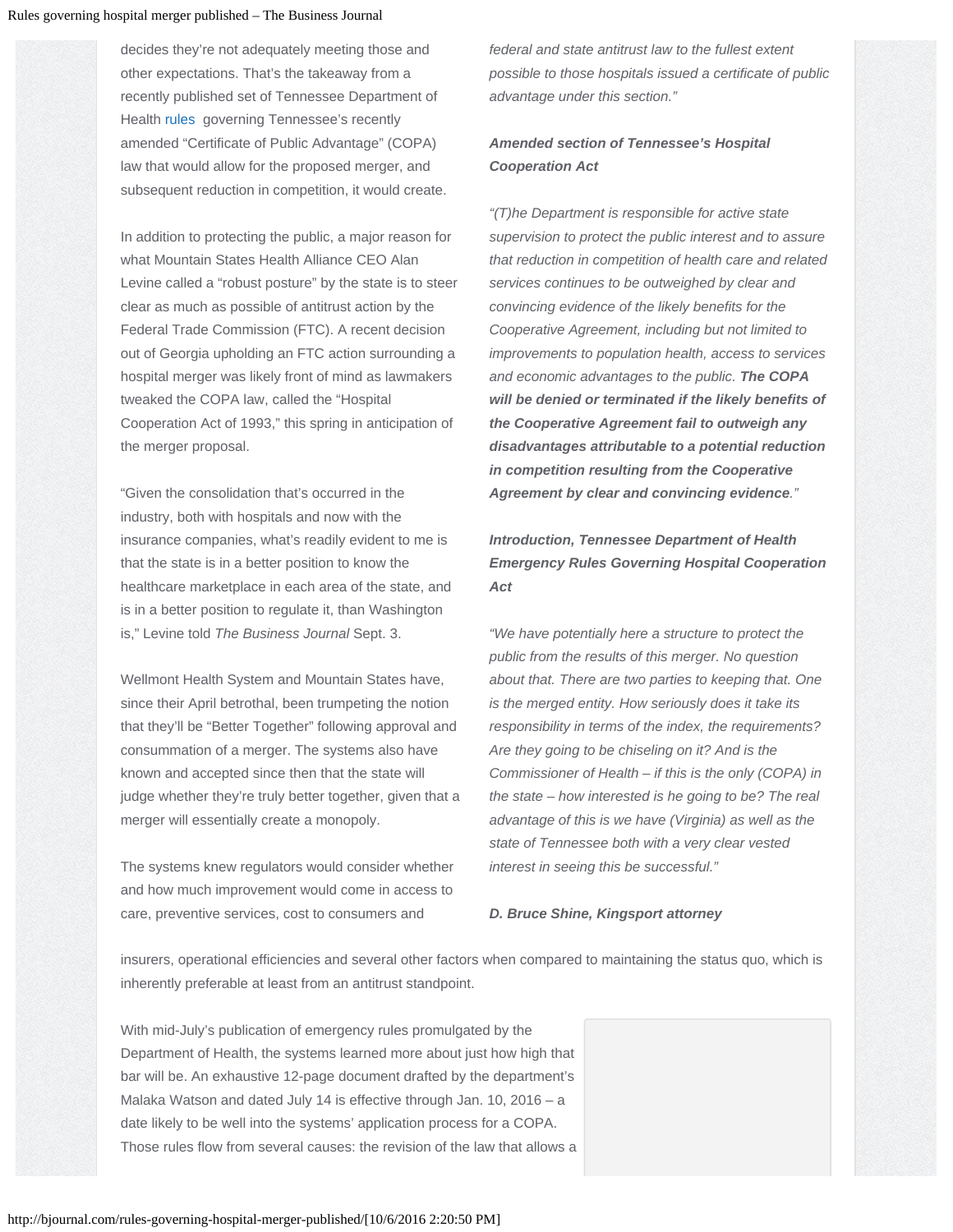COPA to be granted and administered by the state; the desire to avoid issues with federal antitrust concerns; and the imminent submission of the Wellmont-Mountain States merger proposal.

The old COPA law wouldn't have allowed a merger. It envisioned "cooperative agreements" for the sharing, allocation or referral of patients, personnel, and some other services traditionally offered by hospitals. The amended law [\(amended COPA law](http://bjournal.com/wp-content/uploads/2015/09/amended-COPA-law.pdf)) – co-sponsored in the Tennessee Senate by Lt. Gov. Ron Ramsey (R-Blountville) and Johnson City Republican Rusty Crowe – adds the following language preceding the "sharing" bit: "consolidation by merger or other combination of assets, offering, provision, operation, planning, funding, pricing, contracting, utilization review or management of health services."



Alan Levine

The Department of Health rules, which will be replaced at some point by a version that has gone through the standard review and public comment process, govern application for a COPA, "terms of certification issuance," issuance of a COPA, active supervision by the terms of certification, and modification or termination. They also provide a purpose and definitions, deal with public notice and hearings, and with hearings and appeals.

Bruce Shine is a Kingsport attorney who has followed the local merger talk since it first surfaced in August 2014, and in fact reviewed COPA law for the audience at a public meeting that month in Kingsport. Shine told *The Business Journal* he is cautiously hopeful that the state rules can create a structure that ensures such a massive change – which also includes a major role for East Tennessee State University – brings about the promised benefits. Shine said a required "index" with proposed measures and baseline values related to the overall population's health will be a key. Per the rules, potential measures of such an index can include: improvements in the population's health that exceed measures of national and state improvement; continuity in available services; access and use of preventive treatment; operational savings projected to lower health care costs to payers and consumers; and improvements in quality of services as defined by surveys of the Joint Commission (the accrediting body for health care organizations).

"The index is going to be the critical thing that determines whether this program is working, whether it's servicing the people," Shine said. "And it's going to be pretty specific. The end effect is that it's got to show that the advantage (over the current competitive status quo) is clear and convincing. If it doesn't then they're out of it."

The new COPA law itself adds two new benefits that "may result from the cooperative agreement" to the previous list of five. The existing list primarily centers around cost-efficiency, avoidance of duplication of services and improvements in utilization, while the new items relate more specifically to a region's long-term population health and access to care for people who traditionally struggle to get it. They are, "demonstration of population health improvements in the region served according to criteria set forth in the agreement and approved by the department;" and "the extent to which medically underserved populations have access to and are projected to utilize the proposed services."

#### **What the Supremes have to do with it**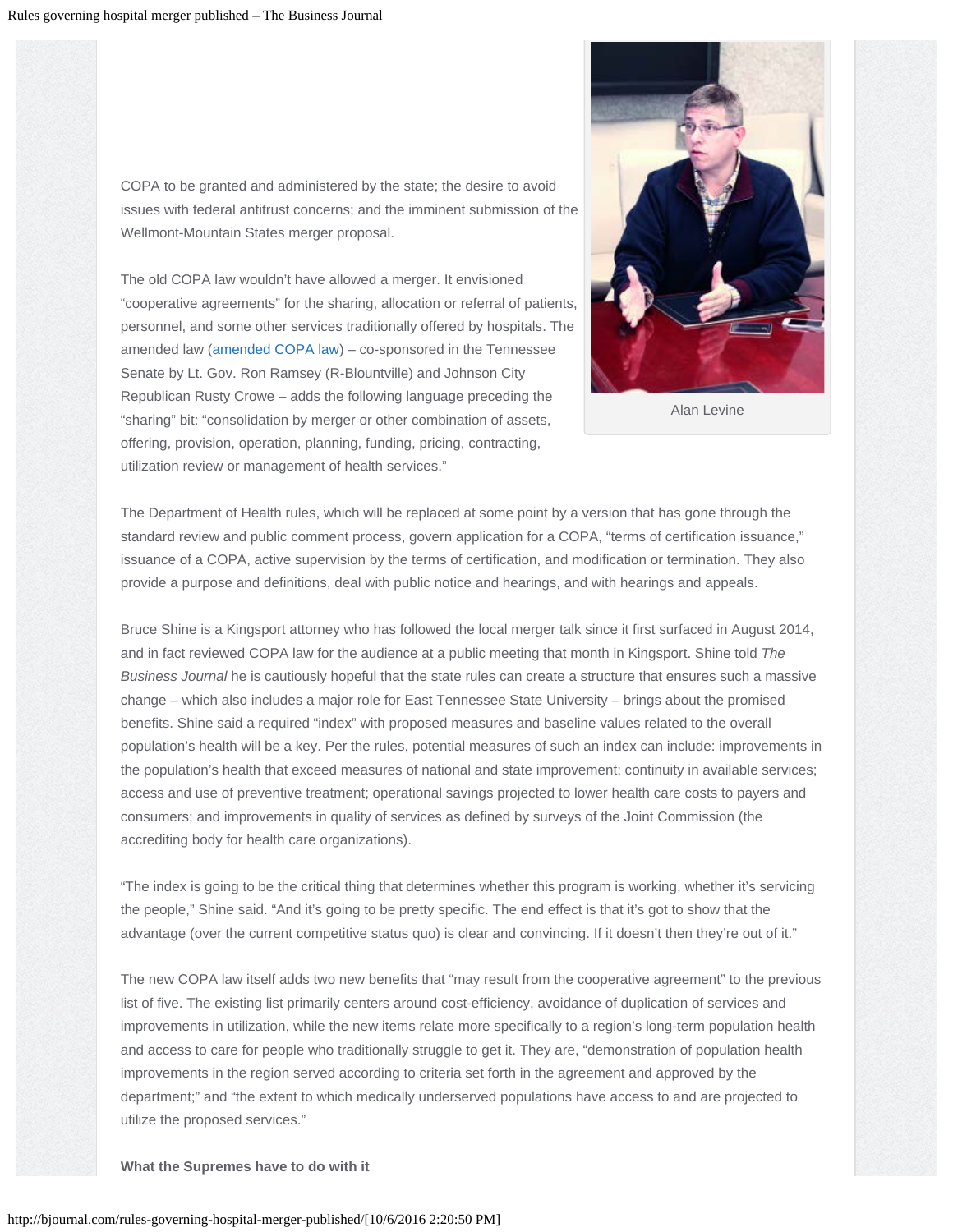The new language (see the long quote at the top of this article) introducing the revised COPA law shows clear state efforts to keep any approved COPA free from federal antitrust action. Just as clearly, it is written to avoid a scenario similar to that undergone by the state of Georgia and Phoebe Putney Health System.

In the Phoebe case, the Federal Trade Commission in 2011 objected to Phoebe Putney's proposed acquisition of rival Palmyra Park Hospital in the Albany, Ga. market. The FTC held that "the deal will reduce competition significantly and allow the combined Phoebe/Palmyra to raise prices for general acute-care hospital services charged to commercial health plans, substantially harming patients and local employers and employees." After two courts sided with Phoebe, the Supreme Court in 2013 reversed the decision. But by then, it was essentially too late to unwind the merger, a reality that did not escape Ms. Watson in her promulgation of the rules. They require a "plan of separation" that would make it feasible "to return the parties to a Cooperative Agreement to a preconsolidation state."

The Supreme Court was clear on a couple of points. One was that, "the state legislature's objective of improving access to affordable health care does not logically suggest that the State intended that hospital authorities pursue that end through mergers that create monopolies." The other was the finding that "Georgia has not clearly articulated and affirmatively expressed a policy to allow hospital authorities to make acquisitions that substantially lessen competition."

The ruling seems to suggest such a policy would have been a path to "state action immunity," a concept with precedent dating back to a 1943 case, Parker v. Brown. That case found state authorities, "are immune from federal antitrust lawsuits for actions taken pursuant to a clearly expressed state policy that, when legislated, had foreseeable anticompetitive effects."



Bruce Shine

That is what the amended COPA law attempts to do with its language in Section 2 concerning state policy, "in certain instances," to displace competition. That new section also seeks to include hospitals that have been granted COPAs in that immunity. That, too, would answer precedent, at least according to Cornell University Law School's Legal Information Institute. The institute adds this to its description of the state action immunity doctrine: "This doctrine can apply to provide immunity to non-state actors as well if a two-pronged requirement is met: (1) there must be a clearly articulated policy to displace competition; and (2) there must be active supervision by the state of the policy or activity." Whether this newly established policy and the Department of Health's rules are enough to keep the FTC at bay in the event of a Wellmont-Mountain States merger remains to be seen, but Shine said the attempt is obvious.

Another new piece of language in the amended law also raises the bar, and appears designed to placate the FTC as much as it is to protect consumers. It requires the Department of Health to review the COPA at least annually. If "the likely benefits resulting from a certified agreement no longer outweigh any disadvantages attributable to any potential reduction in competition," the department can seek a modification, or terminate it (subject to appeal).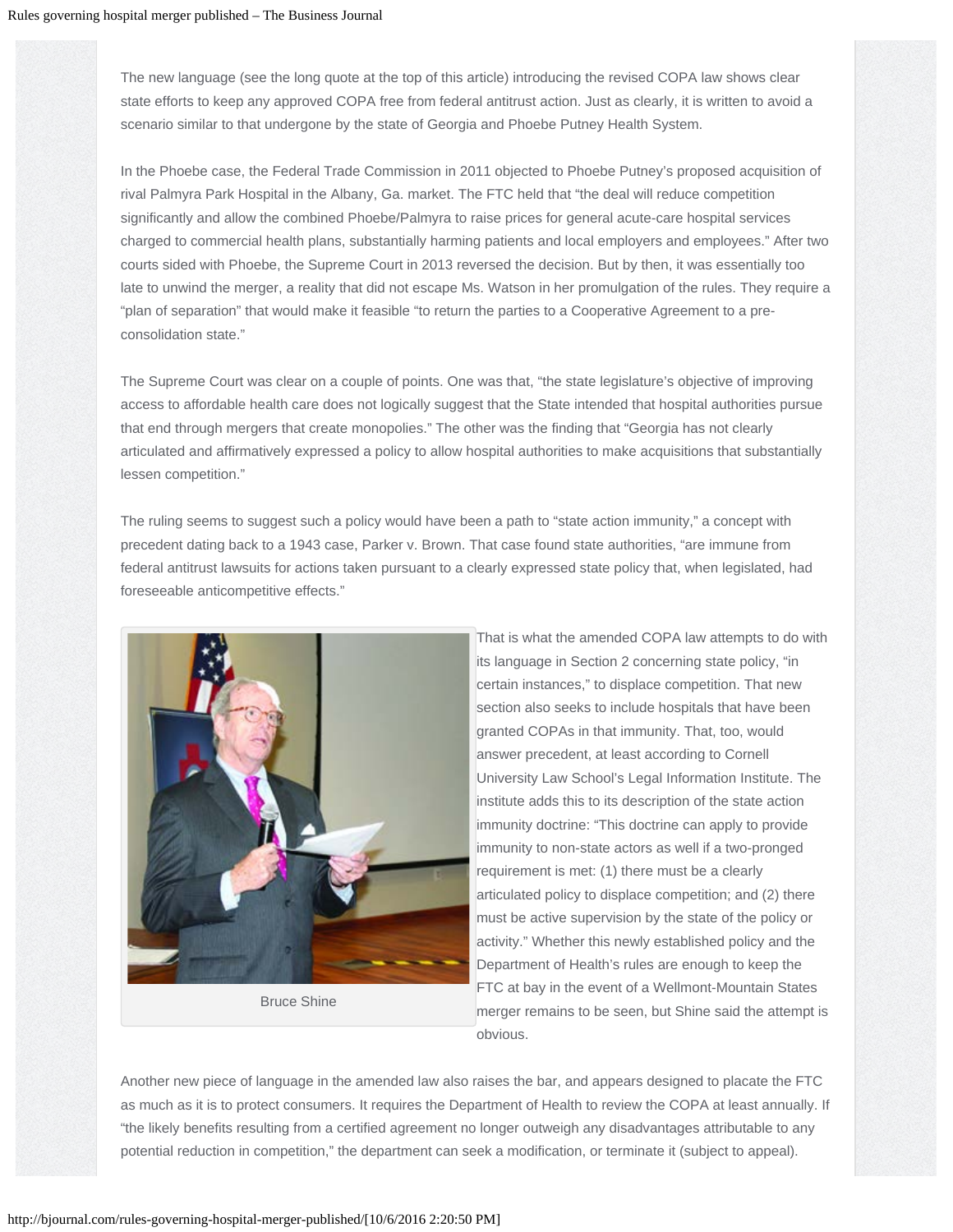"The statute under which they're operating should give comfort to the public that there's a structure in place that will protect them from the adverse effects of a merger," Shine said. "Whether it works or not is an entirely different matter, and there it lies with the commissioner of the Department of Health."

Levine has reviewed the Department of Health rules. He said that while they're stringent, he'd much rather see the states rather than the federal government in charge of ensuring the merger is beneficial to the region – both to the hospital systems and the public.

"I think the reason they've done that is the state has to presume, from their perspective, that others may try to do it, too (receive a COPA). They want to establish a precedent that they're going to be very engaged and they're going to ask the tough questions, which they should.

"I think it's preferable to have the state taking it seriously and doing their job in a meaningful way because it reduces the risk that others could say that the state hadn't been meeting the second prong (the "active supervision" of the state immunity doctrine)."

Levine referenced studies he said have shown that non-regulated acquisitions that the FTC hasn't seen as anticompetitive have, in some cases, actually led to higher prices or costs in a market. That is the outcome he has previously cautioned could have come about had Wellmont, or Mountain States at some later time, been acquired by a system from outside the region. Levine also expressed confidence that the revised COPA law (and a similar new law in Virginia) and the Department of Health's rules and oversight are more than adequate to assuage federal concerns.

"We're following decades of precedent under the state action immunity. So we are well within the boundary that we should be operating in, and our commitment is that we're going to continue to do that. That's why I'm glad the state has taken a robust posture. They're taking it seriously, which takes away the argument that they're not providing adequate supervision.

"We're certainly not going to take an adversarial posture with the FTC – if they have questions we're certainly going to be responsive. But everything we're doing is transparent, we're doing it above board, we're following precedent, we're following the Supreme Court's ruling, we're going to comply with the state's rules, and I think all of that should give the public comfort, because we're doing it the right way."

#### **Details that will matter**

The recently published rules are comprehensive. They're also challenging. They envision, if not require, a new system that's better than the two current ones at providing health care, and that does it less expensively. They also raise plenty of ancillary issues. For instance, the application must describe "how the Cooperative Agreement prepares and positions the parties to address anticipated future changes in health care financing, organization and accountability initiatives." It also must address an issue about which many in the community have expressed concern, as it is required to describe, "impact on the health professions workforce including long-term employment and wage levels and recruitment and retention of health professionals."

The "big three" general issues that emerge, though, relate to population health, access and cost. On the cost side, the application's "description of financial performance" must include details on projected changes in volume, price and revenue resulting from the merger. It must describe, "how pricing for provider insurance contracts (is) calculated and the financial advantages accruing to insurers, insured consumers and the parties to the Cooperative Agreement." In other words, it must show how the merger can result in lower prices for consumers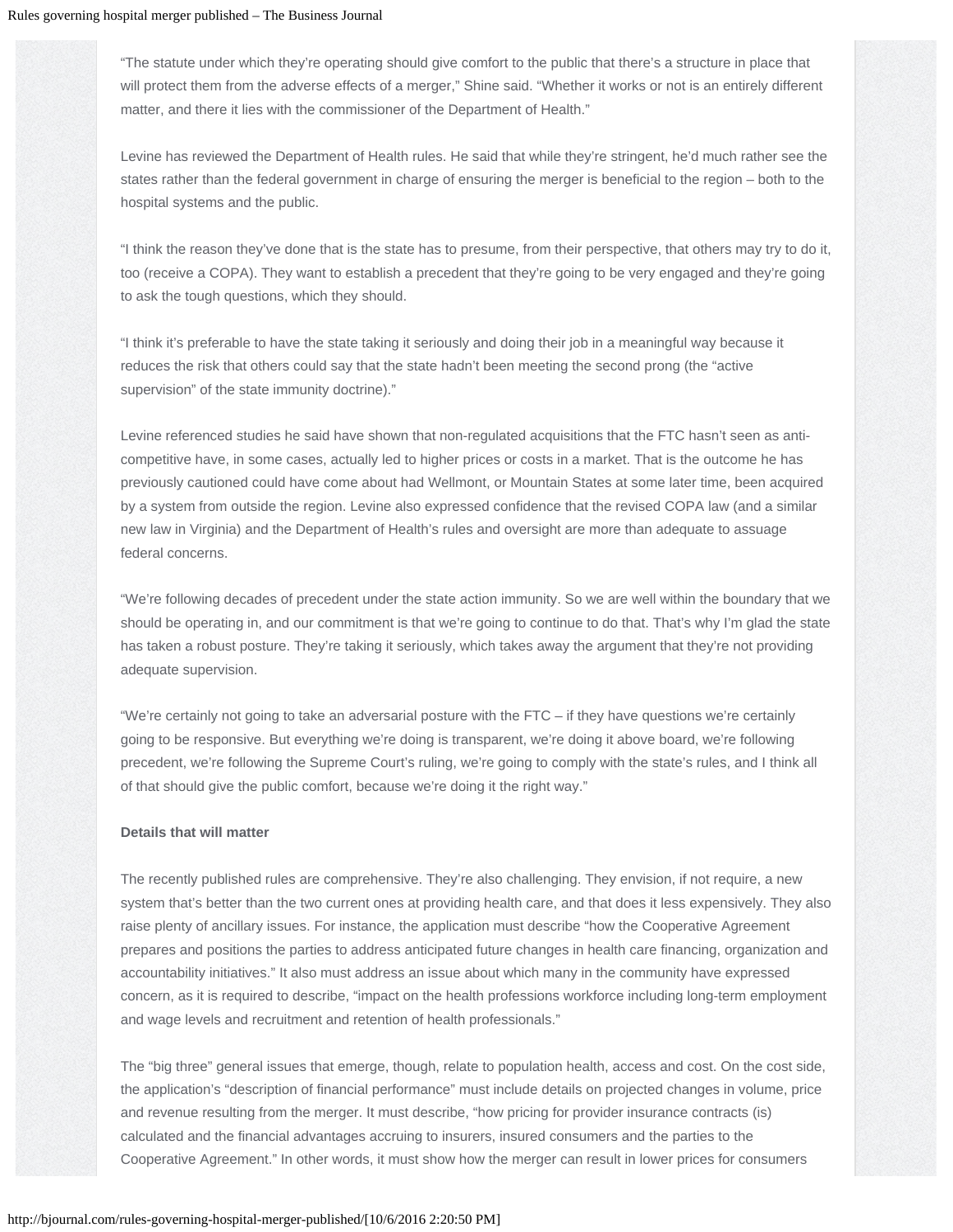and better margins for the newly merged system.

The population health and access pieces go somewhat hand in hand. The application must show proposed use of cost savings to fund low or no-cost services – immunizations, mammograms, chronic disease management and the like, "designed to achieve long-term population health improvements."

The rules regarding every factor, from finance and cost to services and population health, are too comprehensive to be thoroughly explained in this space. They can be viewed in their entirety at *[bjournal.com/COPArules](http://bjournal.com/coparules/)*. But when it comes to proof of a merger's effectiveness, much will ride on the measures noted above. Will services remain adequately available? Will access and preventive care be sufficient? Will operational strategies – including eliminating duplicated services where appropriate – yield lower health care costs to payers and consumers? Will quality of acute care improve? And will the population get healthier, and do so at a rate that exceeds health improvements of the population as a whole?

Levine has pointed to a COPA that has governed hospital care in the Asheville, N.C. market since the 1996 merger of Memorial Mission and St. Joseph's hospitals as a model for this proposed merger. The Mission system's cost containment, health results and quality measures all suggest it can be done, he said. Whether that can be successfully emulated, with appropriate variations, in a larger, two-state system is a question that probably won't be answered until the merger, if approved, has been in place for several years if not longer. Levine is confident, and said what he termed "active support" from the business community is a result of people's belief in the COPA process as a path to better, more affordable health care for the region.

"They've done their homework and they've seen the results from Mission. Mission's costs per adjusted admission are lower than all their peers, and Mission's nowhere near as regulated as we're proposing to be," Levine said. "And their charges per admission are lower than their peers. So if the antitrust regulations are designed to prevent pricing going up from beyond what it would have gone up if there was no merger, the case in point is right there."

Timeline-wise, Levine said the systems have not yet filed their letter of intent, but that it should come soon. A joint board task force and "integration council" both are completing due diligence toward a definitive agreement that will form the basis for the post-merger "health improvement organization."

Shine acknowledged that rapid changes in health care have created, "a new ballgame." He called the amended COPA law laudable for its "noble goals and aspirations."

The Department of Health, using its rules and the proposed cooperative agreement as a framework, will know at least theoretically whether this whole experiment is working, Shine said, based on its review of operational and cost data as well as health outcomes.

"What the document that is going to be filed with the Department does is set goals and aspirations, and mechanisms for accomplishing those specific goals," Shine said. "And then the Department says, 'we're going to check into, on a regular basis, whether you've done this.'

"The question becomes, 'can those noble goals and aspirations become a reality, and if so, who's responsible?' Well, first of all, the new merged entity is responsible. Who should bring to their attention the deficiencies? The public and the commissioner."

Much of what comes forth during the application process will be public record, and *The Business Journal* will endeavor to provide useful data online. A copy of the amended COPA law can be viewed at